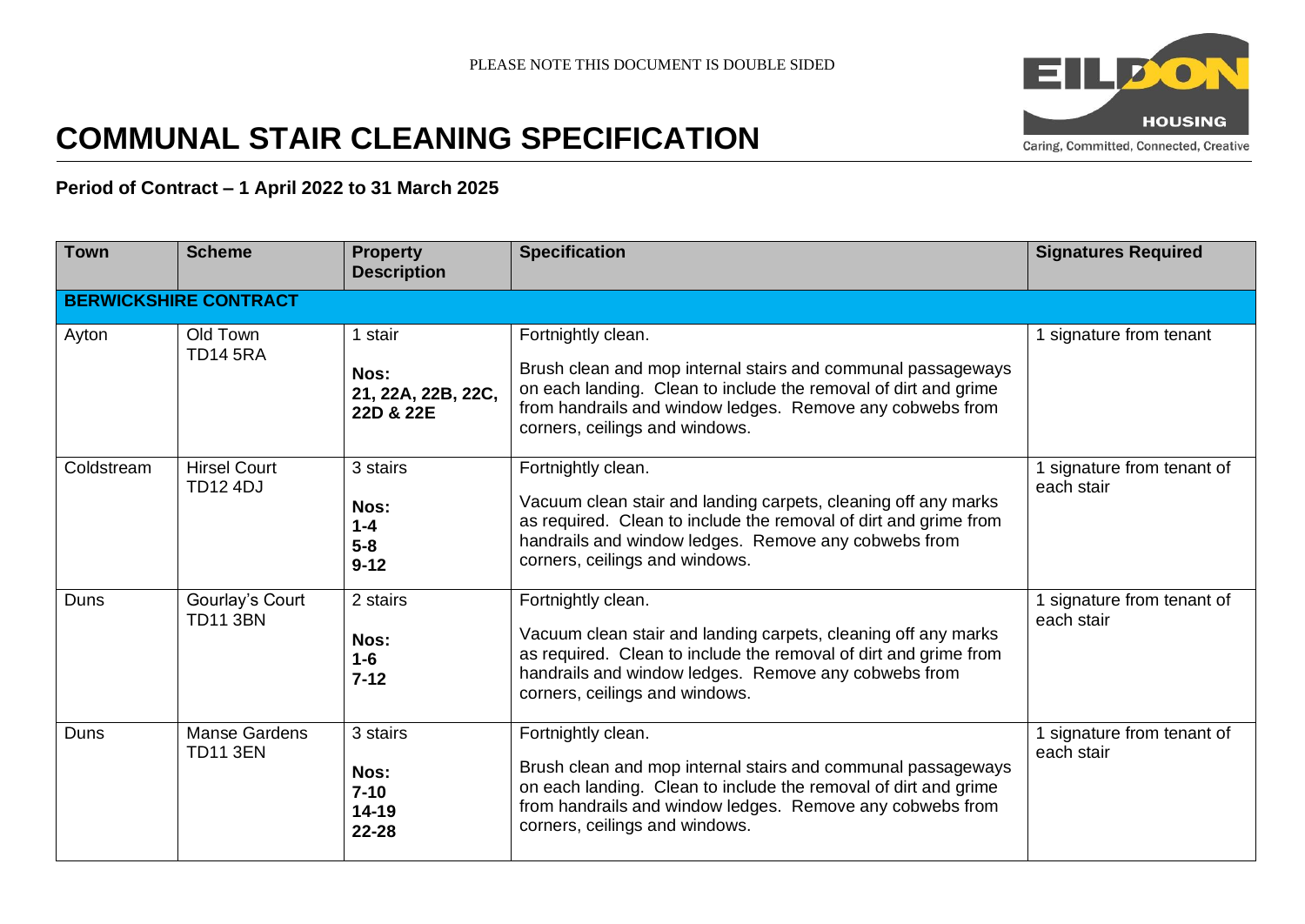| <b>Town</b> | <b>Scheme</b>                            | <b>Property</b><br><b>Description</b> | <b>Specification</b>                                                                                                                                                                                                                               | <b>Signatures Required</b> |
|-------------|------------------------------------------|---------------------------------------|----------------------------------------------------------------------------------------------------------------------------------------------------------------------------------------------------------------------------------------------------|----------------------------|
| Duns        | <b>McLarens Court</b><br><b>TD11 3AR</b> | stair<br>Nos:<br>9C, 9D, 9E & 9F      | Fortnightly clean.<br>Vacuum clean stair and landing carpets, cleaning off any marks<br>as required. Clean to include the removal of dirt and grime from<br>handrails and window ledges. Remove any cobwebs from<br>corners, ceilings and windows. | 1 signature from tenant    |
| Gordon      | <b>Ford Court</b><br>TD3 6LH             | stair<br>Nos:<br>3 & 4                | Fortnightly clean.<br>Vacuum clean stair and landing carpets, cleaning off any marks<br>as required. Clean to include the removal of dirt and grime from<br>handrails and window ledges. Remove any cobwebs from<br>corners, ceilings and windows. | 1 signature from tenant    |
| St Abbs     | <b>Creel Court</b><br><b>TD14 5PT</b>    | stair<br>Nos:<br>$3 - 6$              | Fortnightly clean.<br>Vacuum clean stair and landing carpets, cleaning off any marks<br>as required. Clean to include the removal of dirt and grime from<br>handrails and window ledges. Remove any cobwebs from<br>corners, ceilings and windows. | 1 signature from tenant    |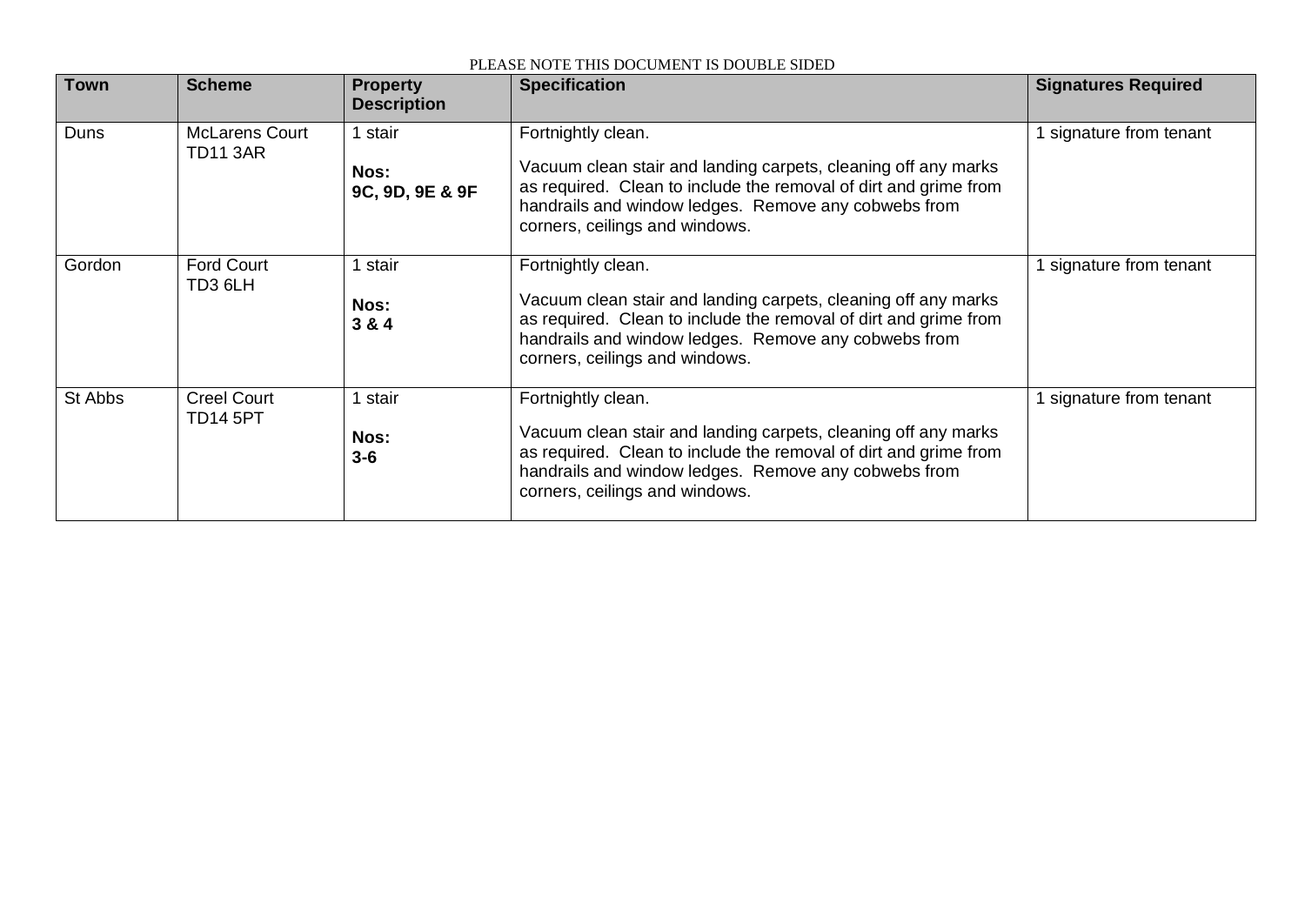| <b>Town</b> | <b>Scheme</b>                              | <b>Property</b><br><b>Description</b>                     | <b>Specification</b>                                                                                                                                                                                                                                                                                                                                                    | <b>Signatures Required</b>               |  |  |  |
|-------------|--------------------------------------------|-----------------------------------------------------------|-------------------------------------------------------------------------------------------------------------------------------------------------------------------------------------------------------------------------------------------------------------------------------------------------------------------------------------------------------------------------|------------------------------------------|--|--|--|
|             | <b>ETTRICK &amp; LAUDERDALE 1 CONTRACT</b> |                                                           |                                                                                                                                                                                                                                                                                                                                                                         |                                          |  |  |  |
| Galashiels  | <b>Chris Paterson Place</b><br>TD1 1TU     | 3 stairs<br>Nos:<br>$6 - 10$<br>$17 - 18$<br>25-26        | Fortnightly clean.<br>Vacuum clean stair and landing carpets, cleaning off any<br>marks as required. Clean to include the removal of dirt and<br>grime from handrails and window ledges. Remove any<br>cobwebs from corners, ceilings and windows.                                                                                                                      | 1 signature from tenant of<br>each stair |  |  |  |
| Galashiels  | <b>Elworthy Place</b><br>TD1 3DG           | 1 stair and 1 lift<br>Nos:<br>$1 - 35$                    | Fortnightly clean.<br>Brush clean and mop internal stairs and communal<br>passageways on each landing. Clean to include the<br>removal of dirt and grime from handrails and window<br>ledges. Remove any cobwebs from corners, ceilings and<br>windows. Clean the glazed side screen at the front door.<br>Use damp cloth to clean the lift door and any steel surface. | 3 signatures from tenants                |  |  |  |
| Galashiels  | <b>Gala Park Gardens</b><br><b>TD1 1ES</b> | 4 stairs<br>Nos:<br>$1 - 6$<br>$7 - 18$<br>19-24<br>25-30 | Weekly clean with annual shampoo of carpets.<br>Vacuum clean stair and landing carpets, cleaning off any<br>marks as required. Clean to include the removal of dirt and<br>grime from handrails and window ledges. Remove any<br>cobwebs from corners, ceilings and windows.                                                                                            | 1 signature from tenant of<br>each stair |  |  |  |
| Galashiels  | <b>Gala Park Place</b><br>TD1 1JA          | 2 stairs<br>Nos:<br>$1 - 8$<br>$9 - 14$                   | Fortnightly clean.<br>Brush clean and mop internal stairs and communal<br>passageways on each landing. Clean to include the<br>removal of dirt and grime from handrails and window<br>ledges. Remove any cobwebs from corners, ceilings and<br>windows.                                                                                                                 | 1 signature from tenant of<br>each stair |  |  |  |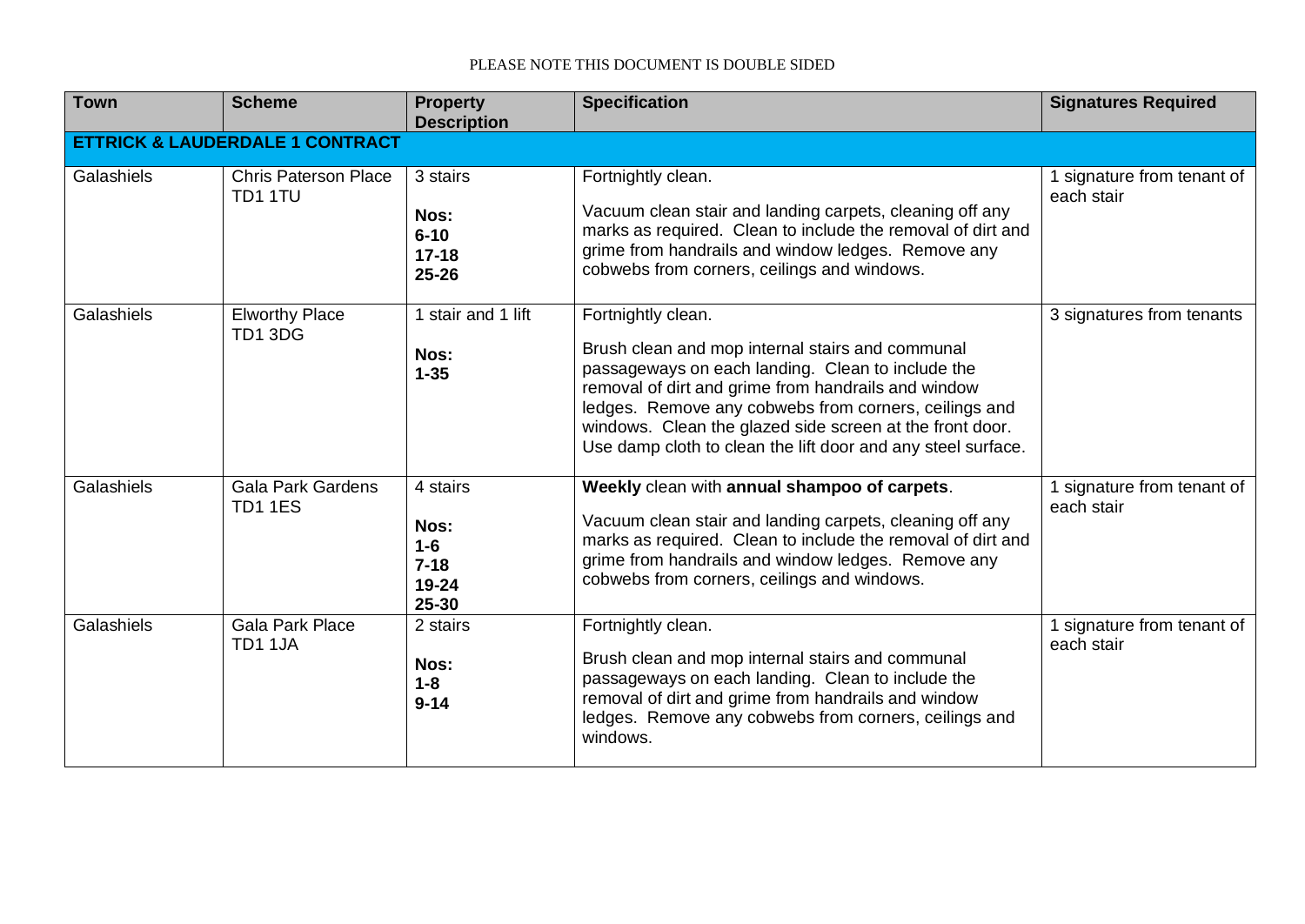| <b>Town</b> | <b>Scheme</b>                     | <b>Property</b><br><b>Description</b>                      | <b>Specification</b>                                                                                                                                                                                                                                                                                                     | <b>Signatures Required</b>               |
|-------------|-----------------------------------|------------------------------------------------------------|--------------------------------------------------------------------------------------------------------------------------------------------------------------------------------------------------------------------------------------------------------------------------------------------------------------------------|------------------------------------------|
| Galashiels  | <b>High Tweed Mill</b><br>TD1 1PX | 2 stairs<br>Nos:<br>$1 - 14$<br>$15 - 21$                  | Fortnightly clean.<br>Brush clean and mop internal stairs and communal<br>passageways on each landing. Clean to include the<br>removal of dirt and grime from handrails and window<br>ledges. Wipe down non-glass areas of communal doors<br>and door handles. Remove any cobwebs from corners,<br>ceilings and windows. | 1 signature from tenant of<br>each stair |
| Galashiels  | Kingsknowes Village<br>TD1 3ET    | 3 stairs<br>Nos:<br>35,36 & 37a<br>$37b, 38 - 40$<br>42-45 | Fortnightly clean.<br>Brush clean and mop internal stairs and communal<br>passageways on each landing. Clean to include the<br>removal of dirt and grime from handrails and window<br>ledges. Remove any cobwebs from corners, ceilings and<br>windows.                                                                  | signature from tenant of<br>each stair   |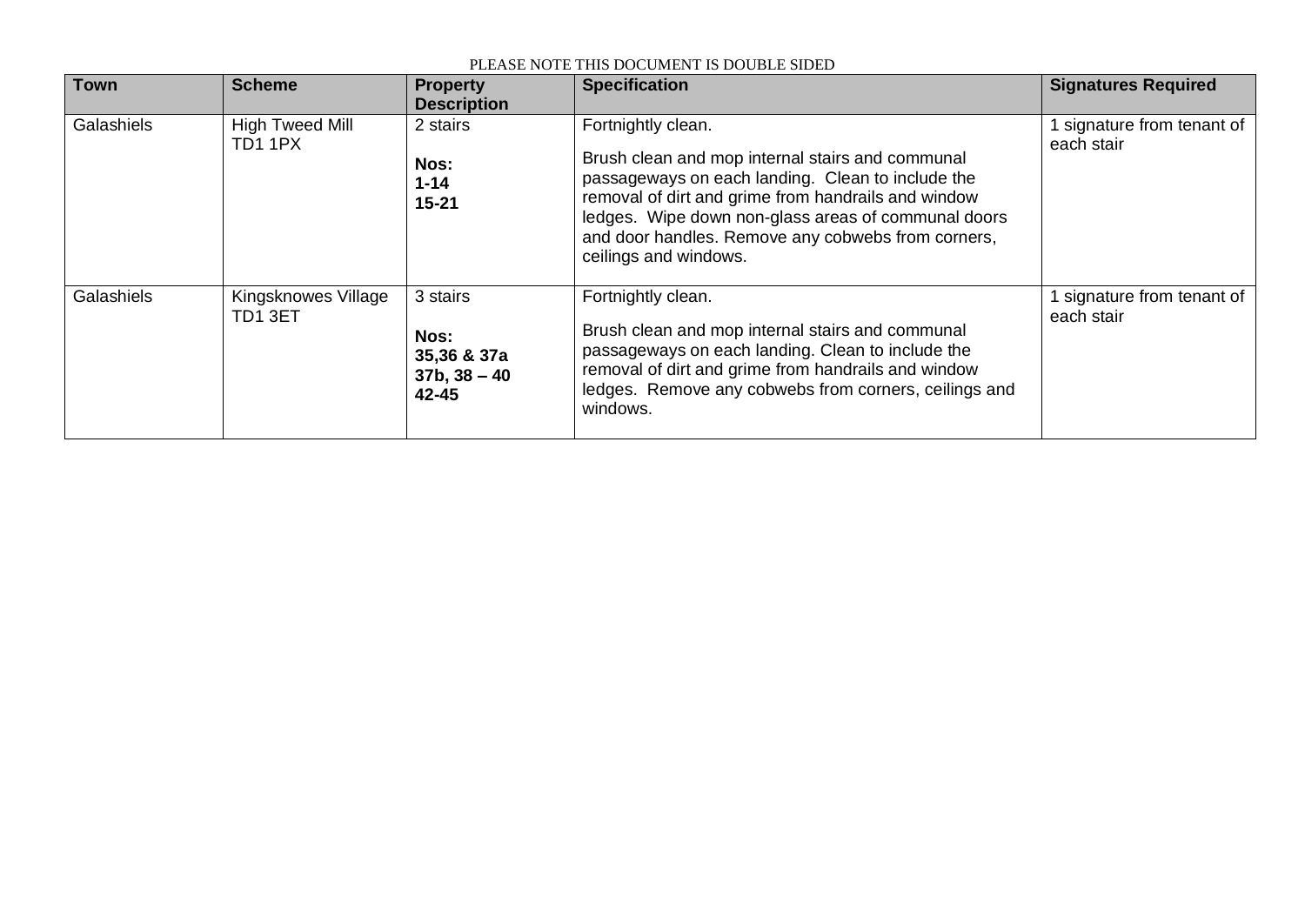| <b>Town</b> | <b>Scheme</b>                          | <b>Property</b><br><b>Description</b>                                                                                                                                                                                                                                                                                                                                                                                                                                                  | <b>Specification</b>                                                                                                                                                                                                                                                                                                                                                                                                                                                                                                                                                                                                                                                                                                                                                                                                                          | <b>Signatures Required</b>               |
|-------------|----------------------------------------|----------------------------------------------------------------------------------------------------------------------------------------------------------------------------------------------------------------------------------------------------------------------------------------------------------------------------------------------------------------------------------------------------------------------------------------------------------------------------------------|-----------------------------------------------------------------------------------------------------------------------------------------------------------------------------------------------------------------------------------------------------------------------------------------------------------------------------------------------------------------------------------------------------------------------------------------------------------------------------------------------------------------------------------------------------------------------------------------------------------------------------------------------------------------------------------------------------------------------------------------------------------------------------------------------------------------------------------------------|------------------------------------------|
| Galashiels  | <b>Laidlaw Court</b><br><b>TD1 1QN</b> | 5 stairs (54 flats)<br><b>Stairwell 1</b><br>Nos:<br>1/1, 1/3, 1/5, 1/8, 1/11<br>1/2, 1/4, 1/7, 1/10<br>$1/12, 1/9, 1/6$ & 2<br><b>Stairwell 4</b><br>Nos:<br>4/1,3,4/2,4/4,4/6,<br>$4/7, 4/5, 4/3$ & 5<br><b>Stairwell 7</b><br>Nos:<br>7/1,6,7/2,7/4,7/6<br>7/7,7/5,7/3 & 8<br><b>Stairwell 10</b><br>Nos:<br>10/1,9,10/2,10/4,<br>10/6,10/7,10/5,10/3<br>& 11<br><b>Stairwell 14</b><br>Nos:<br>14/1, 12, 14/4, 14/6,<br>14/8,14/10,14/12,<br>14/14, 14/11, 14/9,<br>14/5,14/3,14/2 | Fortnightly clean.<br>Brush clean and mop internal stairs and communal<br>passageways on each landing. Clean to include the<br>removal of dirt and grime from handrails and window<br>ledges. Wipe down non-glass areas of communal doors<br>and door handles. Remove any cobwebs from corners,<br>ceilings and windows.<br>The bin store areas adjacent to the car park and the bin<br>store on the first floor level to the right hand side of the<br>wooden bridge to enter block 14 shall be inspected at each<br>visit and any waste/detritus found lying on the floor area<br>shall be lifted and disposed. The floor shall be swept clean<br>and left free of all waste. Waste arising should be placed in<br>the bins on site. Large items should be reported to the<br>Association so that arrangements for disposal can be<br>made. | 1 signature from tenant of<br>each stair |
| Galashiels  | Larchbank Street<br>TD1 3EN            | 4 stairs<br>Nos:<br>23-29<br>$31 - 37$<br>43-49<br>55-61                                                                                                                                                                                                                                                                                                                                                                                                                               | Weekly clean with annual shampoo of carpets.<br>Vacuum clean stair and landing carpets, cleaning off any<br>marks as required. Clean to include the removal of dirt and<br>grime from handrails and window ledges. Remove any<br>cobwebs from corners, ceilings and windows.                                                                                                                                                                                                                                                                                                                                                                                                                                                                                                                                                                  | 1 signature from tenant of<br>each stair |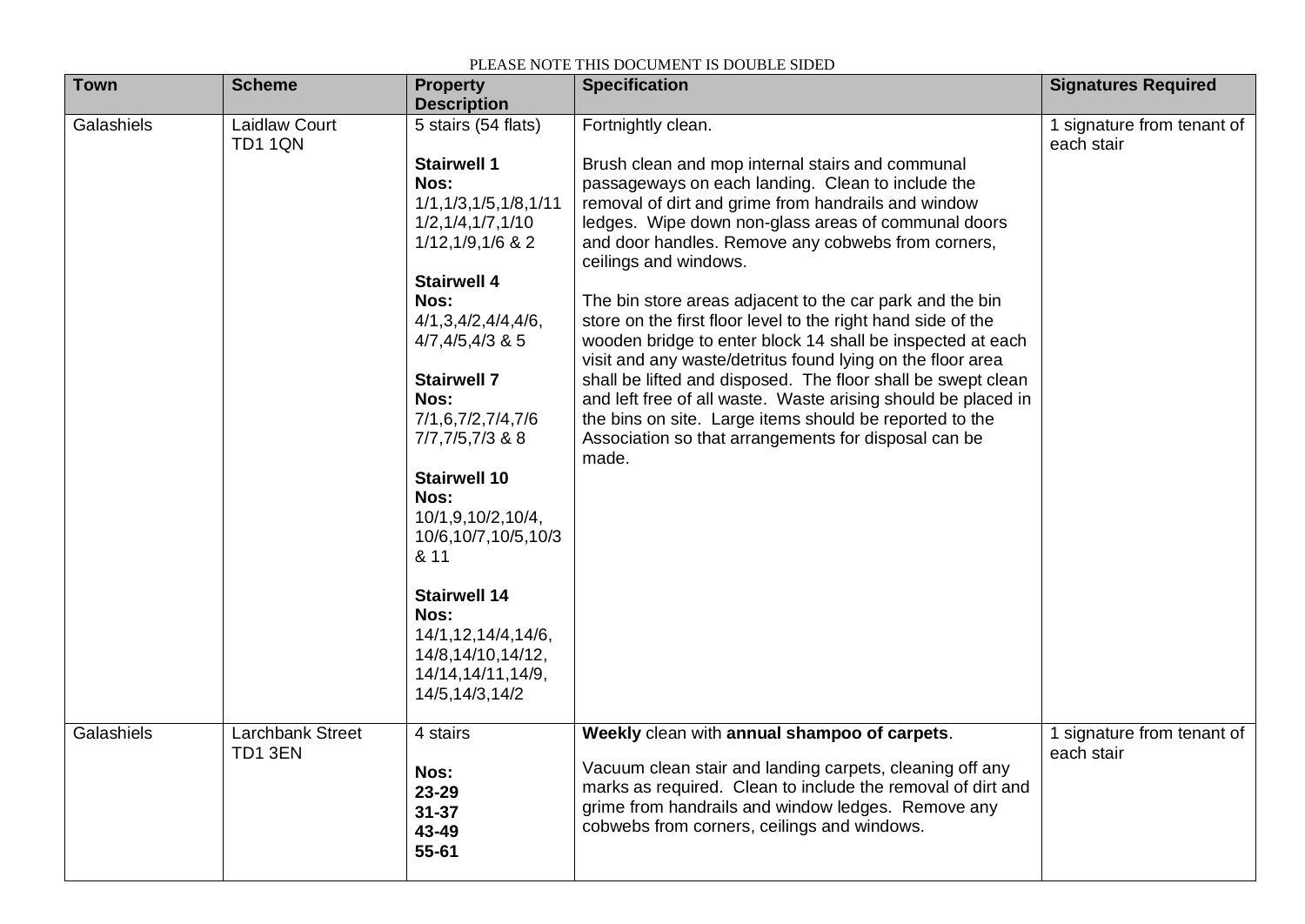| <b>Town</b>    | <b>Scheme</b>                         | <b>Property</b><br><b>Description</b>                      | <b>Specification</b>                                                                                                                                                                                                                                                                                                     | <b>Signatures Required</b>                  |
|----------------|---------------------------------------|------------------------------------------------------------|--------------------------------------------------------------------------------------------------------------------------------------------------------------------------------------------------------------------------------------------------------------------------------------------------------------------------|---------------------------------------------|
| Galashiels     | St John's Court<br>TD1 2JZ            | 1 stair<br><b>Nos 1-3</b>                                  | Fortnightly clean.<br>Brush clean and mop internal stairs and communal<br>passageways on each landing. Clean to include the<br>removal of dirt and grime from handrails and window<br>ledges. Remove any cobwebs from corners, ceilings and<br>windows.                                                                  | 1 signature from member<br>of support staff |
| Galashiels     | <b>Tulley Court</b><br><b>TD1 2UB</b> | 3 stairs<br>Nos:<br>$1-9$<br>$10 - 18$<br>19-26            | Fortnightly clean.<br>Brush clean and mop internal stairs and communal<br>passageways on each landing. Clean to include the<br>removal of dirt and grime from handrails and window<br>ledges. Wipe down non-glass areas of communal doors<br>and door handles. Remove any cobwebs from corners,<br>ceilings and windows. | 1 signature from tenant of<br>each stair    |
| Galashiels     | <b>Tweed Crescent</b><br>TD1 3EE      | 1 stair<br>Nos:<br>22-32                                   | Fortnightly clean.<br>Vacuum clean stair and landing carpets, cleaning off any<br>marks as required. Clean to include the removal of dirt and<br>grime from handrails and window ledges. Remove any<br>cobwebs from corners, ceilings and windows.                                                                       | 1 signature from tenant                     |
| <b>Selkirk</b> | <b>East Port</b><br>TD7 4HA           | 3 stairs<br>Nos:<br>$1-6$<br>$7 - 12$<br>$13 - 18$         | Fortnightly clean.<br>Brush clean and mop internal stairs and communal<br>passageways on each landing. Clean to include the<br>removal of dirt and grime from handrails and window<br>ledges. Remove any cobwebs from corners, ceilings and<br>windows.                                                                  | 1 signature from tenant of<br>each stair    |
| <b>Selkirk</b> | <b>Fletcher Court</b><br>TD7 4DE      | 4 stairs<br>Nos:<br>$1 - 3$<br>$4-9$<br>$10 - 15$<br>17-20 | Fortnightly clean.<br>Brush clean and mop internal stairs and communal<br>passageways on each landing. Clean to include the<br>removal of dirt and grime from handrails and window<br>ledges. Remove any cobwebs from corners, ceilings and<br>windows.                                                                  | 1 signature from tenant of<br>each stair    |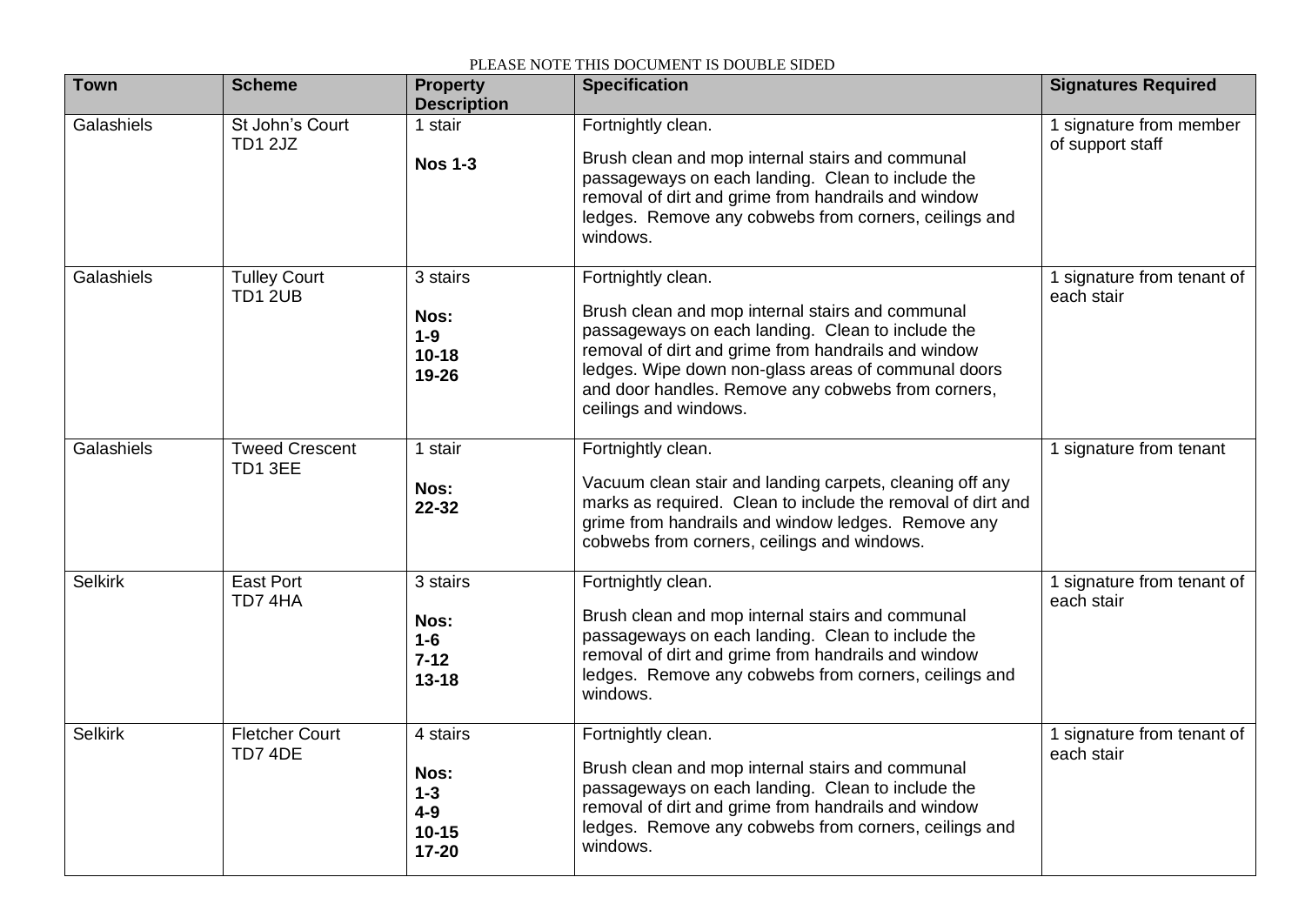| <b>Town</b>    | <b>Scheme</b>                  | <b>Property</b><br><b>Description</b>                    | <b>Specification</b>                                                                                                                                                                                                                                    | <b>Signatures Required</b>               |
|----------------|--------------------------------|----------------------------------------------------------|---------------------------------------------------------------------------------------------------------------------------------------------------------------------------------------------------------------------------------------------------------|------------------------------------------|
| <b>Selkirk</b> | 123 High Street<br>TD7 4JX     | 1 stair<br>Nos:<br>$1 - 8$                               | Fortnightly clean.<br>Brush clean and mop internal stairs and communal<br>passageways on each landing. Clean to include the<br>removal of dirt and grime from handrails and window<br>ledges. Remove any cobwebs from corners, ceilings and<br>windows. | 1 signature from tenant                  |
| <b>Selkirk</b> | <b>Souter Court</b><br>TD7 4HN | 3 stairs<br>Nos:<br>$1-6$<br>$8 - 12$<br>$13 - 16$       | Fortnightly clean.<br>Vacuum clean stair and landing carpets, cleaning off any<br>marks as required. Clean to include the removal of dirt and<br>grime from handrails and window ledges. Remove any<br>cobwebs from corners, ceilings and windows.      | 1 signature from tenant of<br>each stair |
| Tweedbank      | Craw Wood<br><b>TD1 3SU</b>    | 1 stairs<br>Nos:<br>$4 - 10$                             | Fortnightly clean.<br>Brush clean and mop internal stairs and communal<br>passageways on each landing. Clean to include the<br>removal of dirt and grime from handrails and window<br>ledges. Remove any cobwebs from corners, ceilings and<br>windows. | 1 signature from tenant                  |
| Tweedbank      | Jura Drive<br>TD1 3ST          | 3 stairs<br>Nos:<br>$1-15$ odd<br>19-29 odd<br>31-47 odd | Fortnightly clean.<br>Brush clean and mop internal stairs and communal<br>passageways on each landing. Clean to include the<br>removal of dirt and grime from handrails and window<br>ledges. Remove any cobwebs from corners, ceilings and<br>windows. | 1 signature from tenant of<br>each stair |
| Tweedbank      | <b>Killie Court</b><br>TD1 3SW | 1 stair<br>Nos:<br>$1 - 4$                               | Fortnightly clean.<br>Brush clean and mop internal stairs and communal<br>passageways on each landing. Clean to include the<br>removal of dirt and grime from handrails and window<br>ledges. Remove any cobwebs from corners, ceilings and<br>windows. | 1 signature from tenant                  |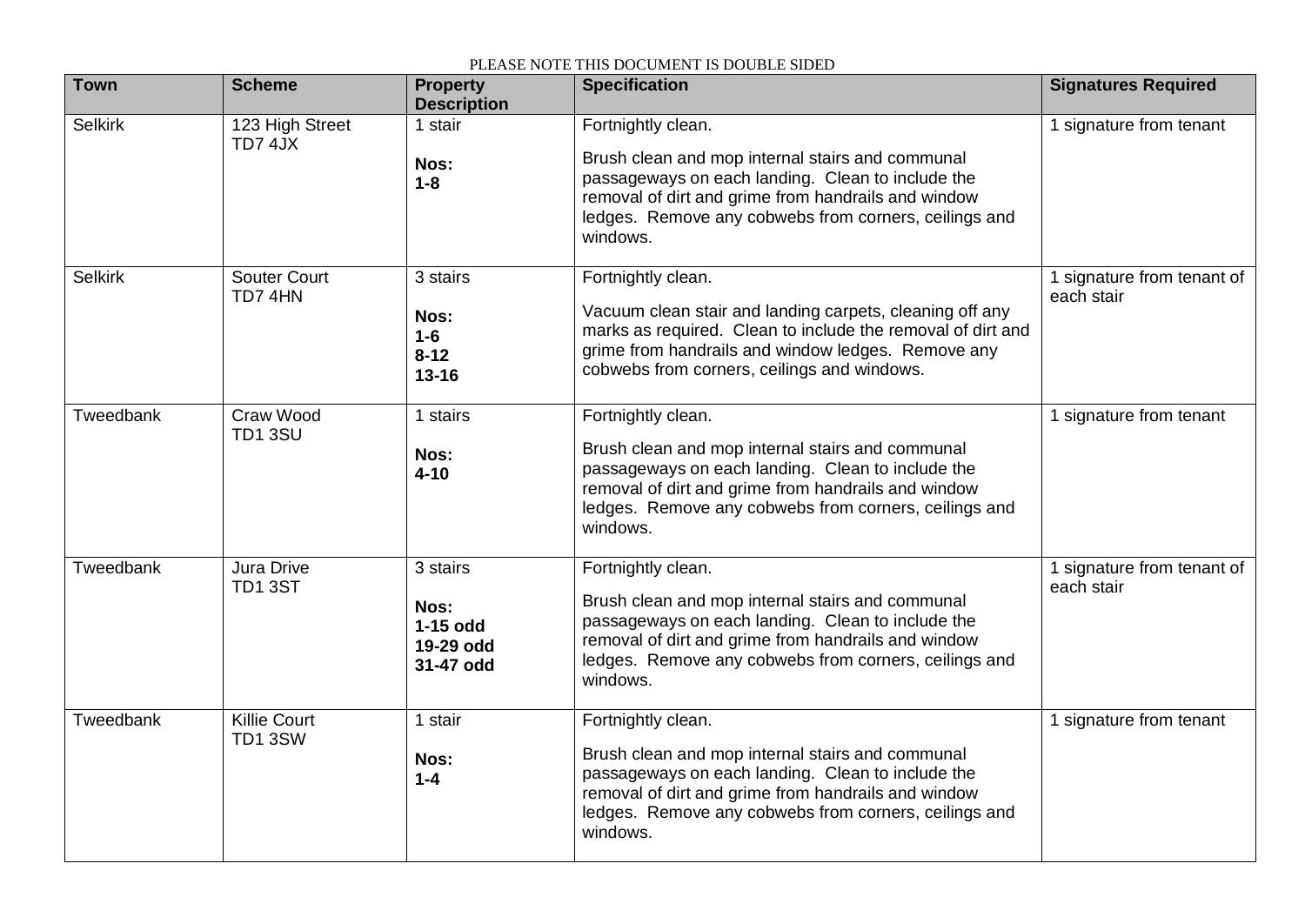| <b>Town</b> | <b>Scheme</b>          | <b>Property</b><br><b>Description</b> | <b>Specification</b>                                                                                                                                                                                                                                    | <b>Signatures Required</b> |
|-------------|------------------------|---------------------------------------|---------------------------------------------------------------------------------------------------------------------------------------------------------------------------------------------------------------------------------------------------------|----------------------------|
| Tweedbank   | Killie Croft<br>TD13SN | stair<br>Nos:<br>$4 - 7$              | Fortnightly clean.<br>Brush clean and mop internal stairs and communal<br>passageways on each landing. Clean to include the<br>removal of dirt and grime from handrails and window<br>ledges. Remove any cobwebs from corners, ceilings and<br>windows. | signature from tenant      |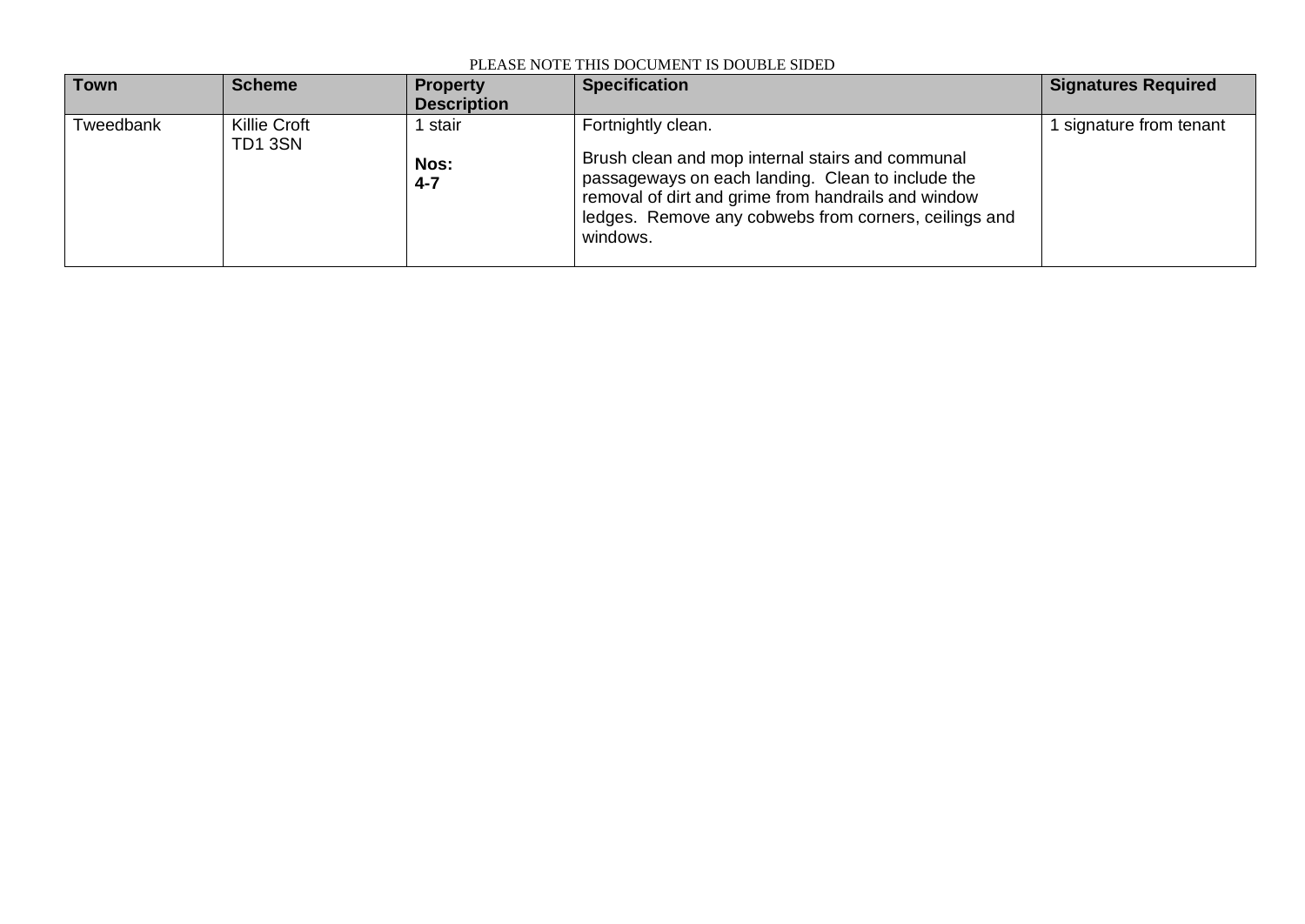| <b>Town</b>                | <b>Scheme</b>                              | <b>Property</b><br><b>Description</b>                    | <b>Specification</b>                                                                                                                                                                                                                                                         | <b>Signatures Required</b>               |  |  |  |
|----------------------------|--------------------------------------------|----------------------------------------------------------|------------------------------------------------------------------------------------------------------------------------------------------------------------------------------------------------------------------------------------------------------------------------------|------------------------------------------|--|--|--|
|                            | <b>ETTRICK &amp; LAUDERDALE 2 CONTRACT</b> |                                                          |                                                                                                                                                                                                                                                                              |                                          |  |  |  |
| Earlston                   | <b>Church Court</b><br>TD4 6JN             | 2 stairs<br>Nos:<br>$2 - 5$<br>$6-9$                     | Fortnightly clean.<br>Brush clean and mop internal stairs and communal passageways<br>on each landing. Clean to include the removal of dirt and grime<br>from handrails and window ledges. Remove any cobwebs from<br>corners, ceilings and windows.                         | 1 signature from tenant of<br>each stair |  |  |  |
| Earlston                   | Jubilee Square<br>TD4 6JE                  | First floor<br>only<br>Nos:<br>6 & 8                     | Fortnightly clean.<br>Brush clean and mop internal stairs and communal passageways<br>on each landing. Clean to include the removal of dirt and grime<br>from handrails and window ledges. Remove any cobwebs from<br>corners, ceilings and windows.                         | 1 signature from tenant                  |  |  |  |
| Melrose                    | <b>Eildon Crescent</b><br><b>TD6 9QL</b>   | 3 stairs<br>Nos:<br>$1-13$ odd<br>2-12 even<br>15-31 odd | Weekly clean with annual shampoo of carpets.<br>Vacuum clean stair and landing carpets, cleaning off any marks<br>as required. Clean to include the removal of dirt and grime from<br>handrails and window ledges. Remove any cobwebs from<br>corners, ceilings and windows. | 1 signature from tenant of<br>each stair |  |  |  |
| <b>Newtown St Boswells</b> | <b>Old Station Court</b><br>TD6 0SJ        | 1 stair<br>Nos:<br>$8 - 12$                              | Fortnightly clean.<br>Brush clean and mop internal stairs and communal passageways<br>on each landing. Clean to include the removal of dirt and grime<br>from handrails and window ledges. Remove any cobwebs from<br>corners, ceilings and windows.                         | 1 signature from tenant                  |  |  |  |
| <b>St Boswells</b>         | Jenny Moore's<br>Court<br>TD6 0DS          | 2 stairs<br>Nos:<br>$2 - 9$                              | Fortnightly clean.<br>Brush clean and mop internal stairs and communal passageways<br>on each landing. Clean to include the removal of dirt and grime<br>from handrails and window ledges. Remove any cobwebs from<br>corners, ceilings and windows.                         | 1 signature from tenant of<br>each stair |  |  |  |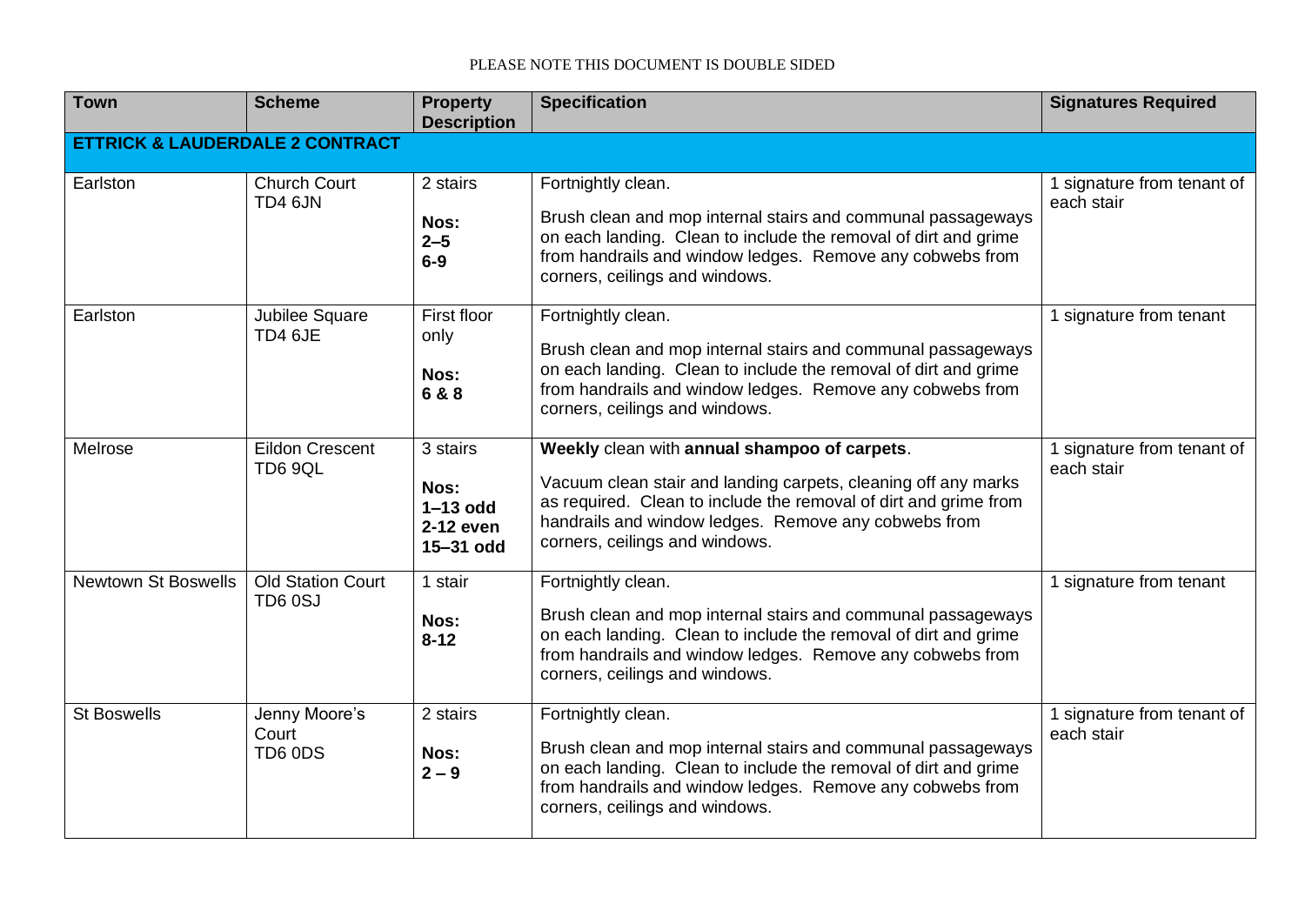| <b>Town</b>            | Location                          | <b>Property</b><br><b>Description</b>                                           | <b>Specification</b>                                                                                                                                                                                                                                                                                                                                                                                                                                                                                                                                                                                                                                                                                           | <b>Signatures Required</b>               |
|------------------------|-----------------------------------|---------------------------------------------------------------------------------|----------------------------------------------------------------------------------------------------------------------------------------------------------------------------------------------------------------------------------------------------------------------------------------------------------------------------------------------------------------------------------------------------------------------------------------------------------------------------------------------------------------------------------------------------------------------------------------------------------------------------------------------------------------------------------------------------------------|------------------------------------------|
| <b>ROXBURGHSHIRE 1</b> |                                   |                                                                                 |                                                                                                                                                                                                                                                                                                                                                                                                                                                                                                                                                                                                                                                                                                                |                                          |
| <b>Hawick</b>          | Backdamgate<br>TD9 9EW            | 1 stair<br>Nos:<br>3A-3E                                                        | Fortnightly clean.<br>Brush clean and mop internal stairs and communal passageways<br>on each landing. Clean to include the removal of dirt and grime<br>from handrails and window ledges. Remove any cobwebs from<br>corners, ceilings and windows.                                                                                                                                                                                                                                                                                                                                                                                                                                                           | 1 signature from tenant                  |
| Hawick                 | <b>Borthwick Court</b><br>TD98DX  | 2 stairs<br>Nos:<br>$2 - 3$<br>$4 - 7$                                          | Fortnightly clean.<br>Brush clean and mop internal stairs and communal passageways<br>on each landing. Clean to include the removal of dirt and grime<br>from handrails and window ledges. Remove any cobwebs from<br>corners, ceilings and windows.                                                                                                                                                                                                                                                                                                                                                                                                                                                           | 1 signature from tenant of<br>each stair |
| <b>Hawick</b>          | <b>Drumlanrig Court</b><br>TD90ST | 4 stairs<br>Nos:<br>1B & 2B<br>3B, 3C, 4B, 4C<br>5B,6B,8B,8C<br>9A, 9B, 9C, 10B | Fortnightly clean.<br>Brush clean and mop internal stairs and communal passageways<br>on each landing. Clean to include the removal of dirt and grime<br>from handrails and window ledges. Remove any cobwebs from<br>corners, ceilings and windows.                                                                                                                                                                                                                                                                                                                                                                                                                                                           | 1 signature from tenant of<br>each stair |
| Hawick                 | Elm Court<br>TD9 9LG              | 2 stairs<br>Nos:<br>$1 - 21$                                                    | Fortnightly clean.<br>Brush clean and mop internal stairs and communal passageways<br>on each landing. Clean to include the removal of dirt and grime<br>from handrails and window ledges. Remove any cobwebs from<br>corners, ceilings and windows. Wipe down non-glass areas of<br>communal doors and door handles.<br>The bin store/bike store/general store shall be inspected at each<br>visit and any waste/detritus found lying on the floor area shall be<br>lifted and disposed. The floor shall be swept clean and left free of<br>waste. Waste arising should be placed in the bins on site. Large<br>items should be reported to the Association so that arrangements<br>for disposal can be made. | 1 signature from tenant of<br>each stair |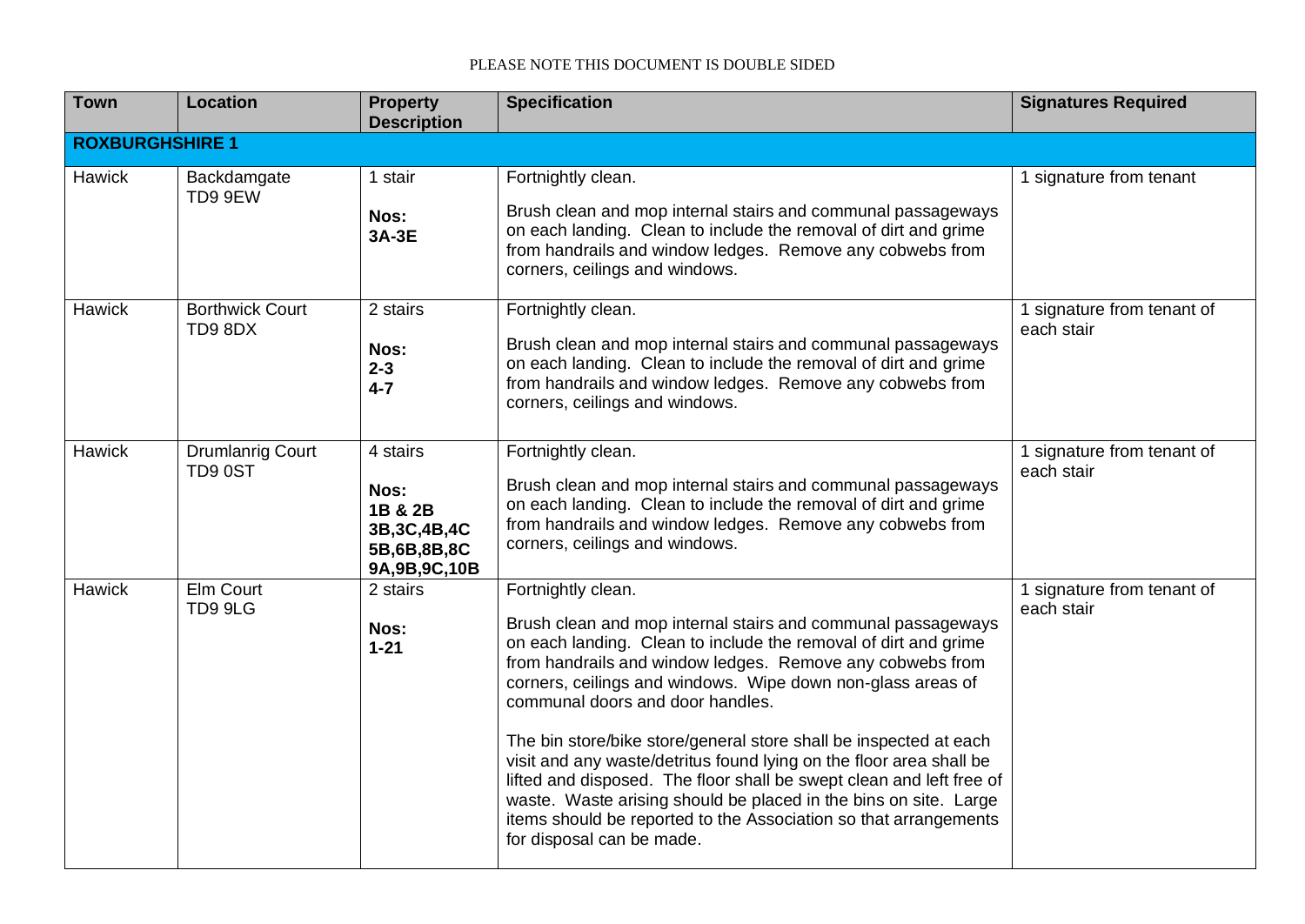| <b>Town</b> | <b>Location</b>                   | <b>Property</b><br><b>Description</b>                                      | <b>Specification</b>                                                                                                                                                                                                                                                                                                                                                              | <b>Signatures Required</b>               |
|-------------|-----------------------------------|----------------------------------------------------------------------------|-----------------------------------------------------------------------------------------------------------------------------------------------------------------------------------------------------------------------------------------------------------------------------------------------------------------------------------------------------------------------------------|------------------------------------------|
| Hawick      | Lovel Court<br>TD9 9HF            | 2 stairs<br>Nos:<br>$1A-1F$<br><b>2A-2C</b>                                | Fortnightly clean.<br>Brush clean and mop internal stairs and communal passageways<br>on each landing. Clean to include the removal of dirt and grime<br>from handrails and window ledges.<br>Remove any cobwebs from corners, ceilings and windows.                                                                                                                              | 1 signature from tenant of<br>each stair |
| Hawick      | McLagan Drive<br>TD98BT           | 3 stairs<br>Nos:<br>70A-72B<br>74A, 74B, 76B<br>124A, 124B,<br>126A & 126B | Fortnightly clean.<br>Brush clean and mop internal stairs and communal passageways<br>on each landing. Clean to include the removal of dirt and grime<br>from handrails and window ledges. Remove any cobwebs from<br>corners, ceilings and windows. Wipe down non-glass areas of<br>communal doors and door handles.                                                             | 1 signature from tenant of<br>each stair |
| Hawick      | <b>The Cornmill</b><br>TD9 9EZ    | 2 stairs<br>Nos;<br>$2 - 8$<br>$9 - 11$                                    | Fortnightly clean.<br>Brush clean and mop internal stairs and communal passageways<br>on each landing. Clean to include the removal of dirt and grime<br>from handrails and window ledges. Remove any cobwebs from<br>corners, ceilings and windows. Wipe down non-glass areas of<br>communal doors and door handles.                                                             | 1 signature from tenant of<br>each stair |
| Hawick      | The Village<br>TD9 0AH            | 2 stairs<br>Nos:<br>2B & 2C<br>3A & 3B                                     | Fortnightly clean.<br>Brush clean and mop internal stairs and communal passageways<br>on each landing. Clean to include the removal of dirt and grime<br>from handrails and window ledges. Remove any cobwebs from<br>corners, ceilings and windows.                                                                                                                              | 1 signature from tenant of<br>each stair |
| Hawick      | <b>Wellington Court</b><br>TD97DN | 2 stairs<br>Nos:<br>30-38<br>39-50                                         | Fortnightly clean.<br>Brush clean and mop internal stairs and communal passageways<br>on each landing. Clean to include the removal of dirt and grime<br>from handrails and window ledges. Remove any cobwebs from<br>corners, ceilings and windows. Wipe down non-glass areas of<br>communal doors and door handles. Remove dirt and cobwebs<br>from external walkways annually. | 1 signature from tenant of<br>each stair |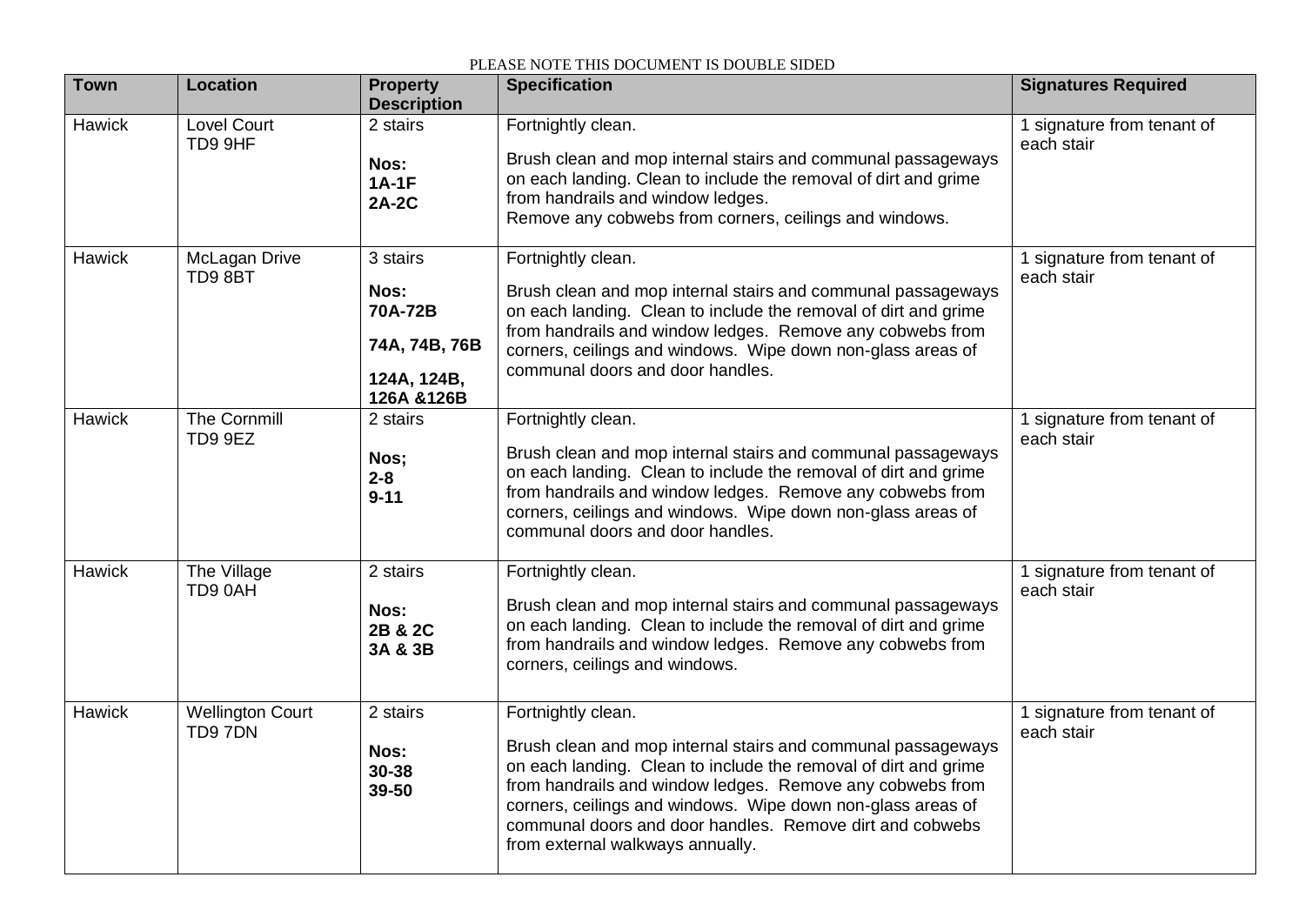| <b>Town</b> | <b>Scheme</b>                   | <b>Property</b><br><b>Description</b>                       | <b>Specification</b>                                                                                                                                                                                                                                                         | <b>Signatures Required</b>               |  |  |  |  |
|-------------|---------------------------------|-------------------------------------------------------------|------------------------------------------------------------------------------------------------------------------------------------------------------------------------------------------------------------------------------------------------------------------------------|------------------------------------------|--|--|--|--|
|             | <b>ROXBURGHSHIRE 2 CONTRACT</b> |                                                             |                                                                                                                                                                                                                                                                              |                                          |  |  |  |  |
| Jedburgh    | <b>Balfour Court</b><br>TD8 6BZ | 1 stair<br>Nos:<br>$4 - 8$                                  | Fortnightly clean.<br>Brush clean and mop internal stairs and communal<br>passageways on each landing. Clean to include the removal of<br>dirt and grime from handrails and window ledges. Remove any<br>cobwebs from corners, ceilings and windows.                         | 1 signature from tenant                  |  |  |  |  |
| Kelso       | <b>Brisbane Place</b><br>TD57JX | 1 stair<br>Nos:<br>2,4,586                                  | Weekly clean with annual shampoo of carpets.<br>Vacuum clean stair and landing carpets, cleaning off any marks<br>as required. Clean to include the removal of dirt and grime<br>from handrails and window ledges. Remove any cobwebs from<br>corners, ceilings and windows. | 1 signature from tenant                  |  |  |  |  |
| Kelso       | <b>Edenside Court</b><br>TD57DG | 3 stairs<br>Nos:<br>$13 - 16$<br>$17 - 20$<br>$21 - 24$     | Weekly clean with annual shampoo of carpets.<br>Vacuum clean stair and landing carpets, cleaning off any marks<br>as required. Clean to include the removal of dirt and grime<br>from handrails and window ledges. Remove any cobwebs from<br>corners, ceilings and windows. | 1 signature from tenant of each<br>stair |  |  |  |  |
| Kelso       | <b>Eschie Court</b><br>TD57DE   | 4 stairs<br>Nos:<br>$1-6$<br>$8 - 12$<br>$14 - 18$<br>20-23 | Fortnightly clean.<br>Vacuum clean stair and landing carpets, cleaning off any marks<br>as required. Clean to include the removal of dirt and grime<br>from handrails and window ledges. Remove any cobwebs from<br>corners, ceilings and windows.                           | 1 signature from tenant of each<br>stair |  |  |  |  |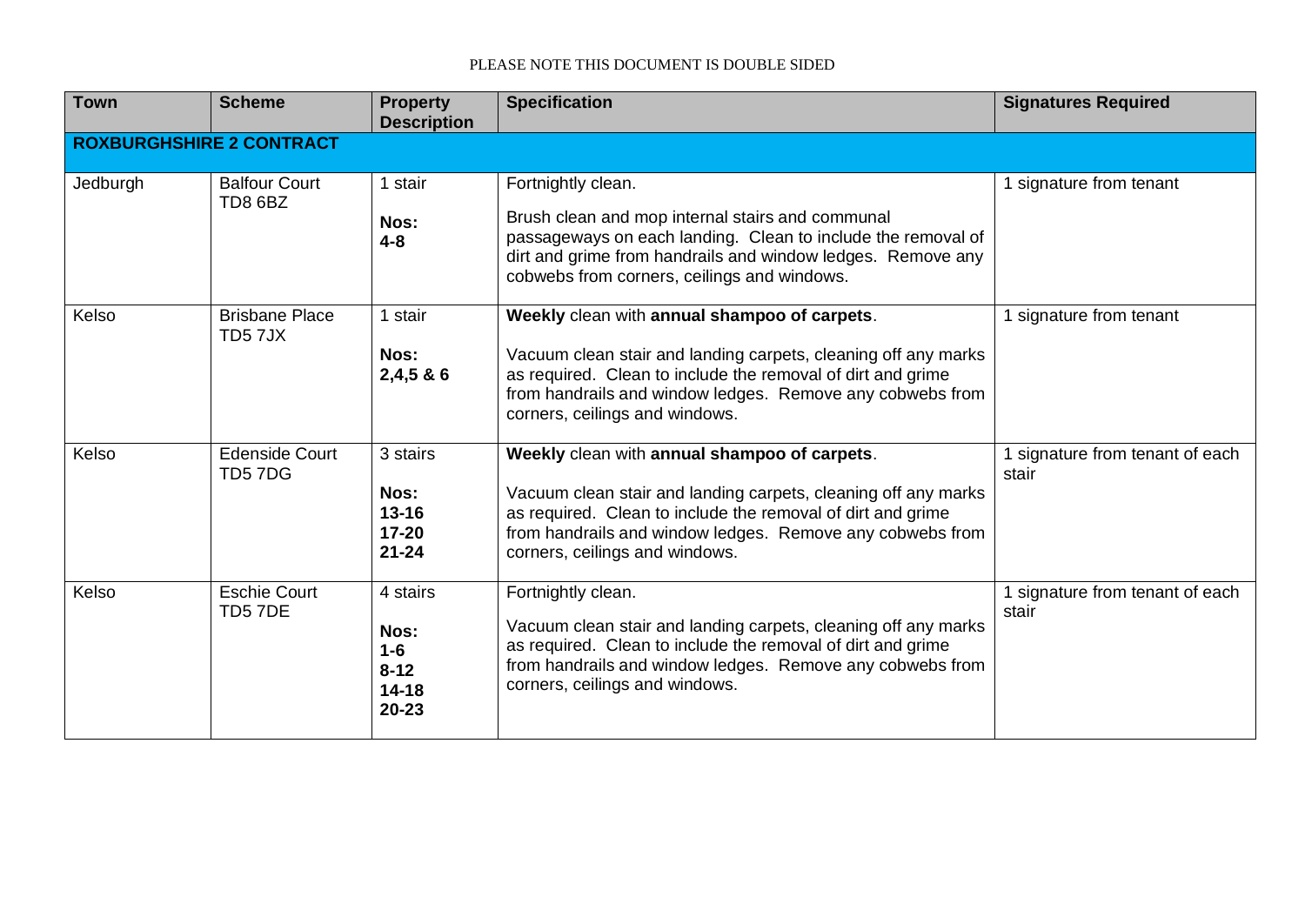| <b>Town</b> | <b>Scheme</b>                     | <b>Property</b><br><b>Description</b>                                                                      | <b>Specification</b>                                                                                                                                                                                                                                    | <b>Signatures Required</b>             |
|-------------|-----------------------------------|------------------------------------------------------------------------------------------------------------|---------------------------------------------------------------------------------------------------------------------------------------------------------------------------------------------------------------------------------------------------------|----------------------------------------|
| Kelso       | <b>Hendersons Court</b><br>TD57BG | 1 stair<br>Nos:<br>1-4 & 15-18                                                                             | Fortnightly clean.<br>Brush clean and mop internal stairs and communal<br>passageways on each landing. Clean to include the<br>removal of dirt and grime from handrails and window<br>ledges. Remove any cobwebs from corners, ceilings and<br>windows. | 1 signature from tenant                |
| Kelso       | <b>Pipewell Place</b><br>TD57EX   | 1 stair<br>Nos:<br>$2 - 5$                                                                                 | Fortnightly clean.<br>Brush clean and mop internal stairs and communal<br>passageways on each landing. Clean to include the<br>removal of dirt and grime from handrails and window<br>ledges. Remove any cobwebs from corners, ceilings and<br>windows. | 1 signature from tenant                |
| Kelso       | <b>Rennie Court</b><br>TD57JY     | 10 stairs<br>Nos:<br>$11 - 13$<br>$1-9,$<br>14-19, 20-25<br>26-31, 33 & 34<br>35-42, 43-46<br>47-54, 55-60 | Fortnightly clean.<br>Brush clean and mop internal stairs and communal<br>passageways on each landing. Clean to include the<br>removal of dirt and grime from handrails and window<br>ledges. Remove any cobwebs from corners, ceilings and<br>windows. | 1 signature from tenant of 5<br>stairs |
| Kelso       | <b>Roxburgh Street</b><br>TD57DS  | 2 stairs<br>Nos:<br>55-65<br>67-77                                                                         | Fortnightly clean.<br>Brush clean and mop internal stairs and communal<br>passageways on each landing. Clean to include the<br>removal of dirt and grime from handrails and window<br>ledges. Remove any cobwebs from corners, ceilings and<br>windows. | 1 signature from tenant                |
| Kelso       | <b>Union Street</b><br>TD57DR     | 1 stair<br>Nos:<br>8-18 3 storey                                                                           | Fortnightly clean.<br>Brush clean and mop internal stairs and communal<br>passageways on each landing. Clean to include the<br>removal of dirt and grime from handrails and window<br>ledges. Remove any cobwebs from corners, ceilings and<br>windows. | 1 signature from tenant                |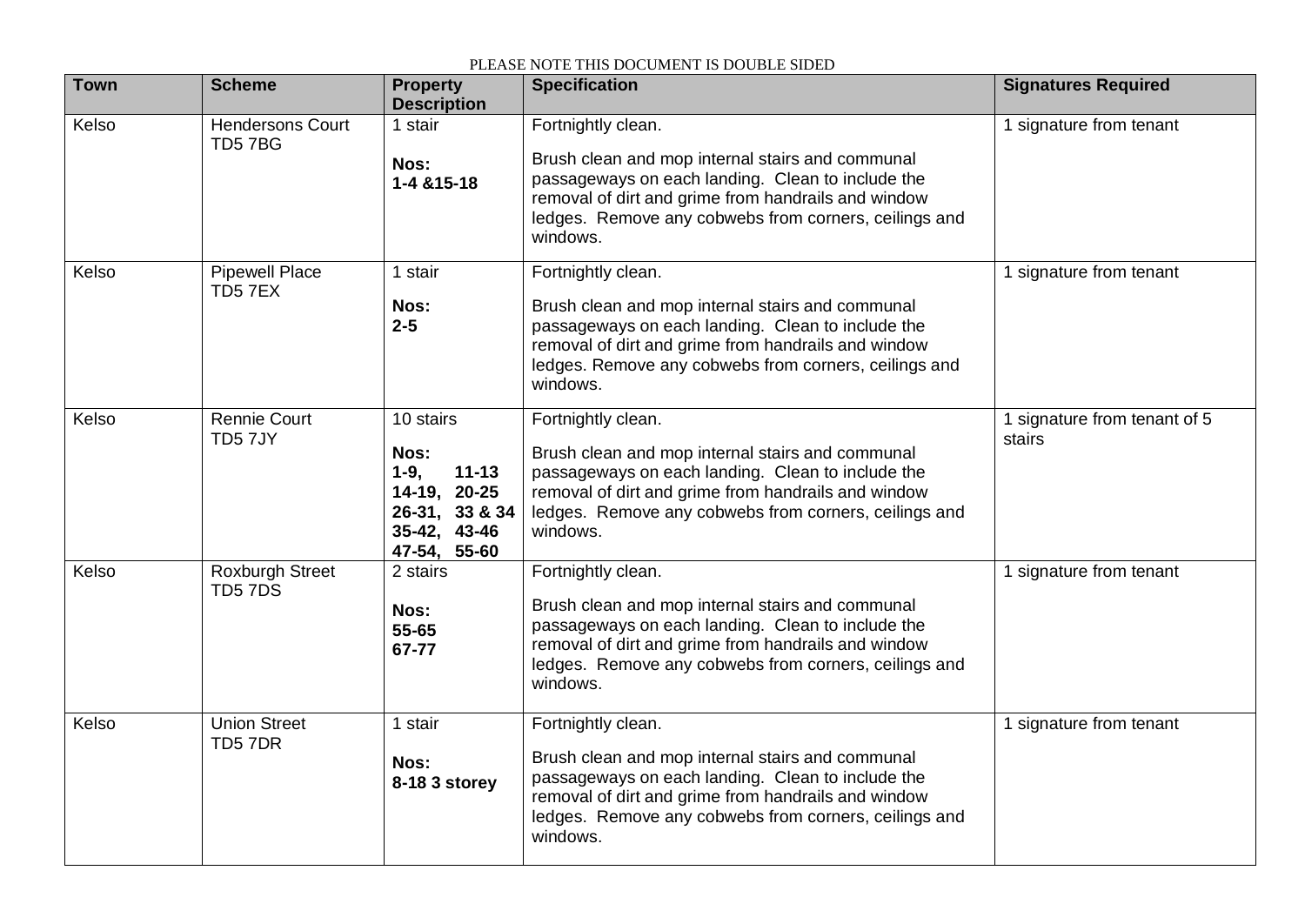| <b>Town</b>  | <b>Scheme</b>                        | <b>Property</b><br><b>Description</b>                        | <b>Specification</b>                                                                                                                                                                                                                                 | <b>Signatures Required</b>               |
|--------------|--------------------------------------|--------------------------------------------------------------|------------------------------------------------------------------------------------------------------------------------------------------------------------------------------------------------------------------------------------------------------|------------------------------------------|
| Kelso        | <b>Woodside Gardens</b><br>TD57SH    | stair<br>Nos:<br>$20 - 24$                                   | Fortnightly clean.<br>Brush clean and mop internal stairs and communal<br>passageways on each landing. Clean to include the removal<br>of dirt and grime from handrails and window ledges.<br>Remove any cobwebs from corners, ceilings and windows. | 1 signature from tenant                  |
| Morebattle   | <b>Old School Gardens</b><br>TD5 8QR | stair<br>Nos:<br>$5 - 8$                                     | Fortnightly clean.<br>Brush clean and mop internal stairs and communal<br>passageways on each landing. Clean to include the removal<br>of dirt and grime from handrails and window ledges.<br>Remove any cobwebs from corners, ceilings and windows. | 1 signature from tenant                  |
| Town Yetholm | Deanfield Place<br>TD58SG            | 4 stairs<br>Nos:<br>$1A-1B$<br>$3A-3B$<br>16A-16B<br>18A-18B | Fortnightly clean.<br>Brush clean and mop internal stairs and communal<br>passageways on each landing. Clean to include the removal<br>of dirt and grime from handrails and window ledges.<br>Remove any cobwebs from corners, ceilings and windows. | 1 signature from tenant of each<br>stair |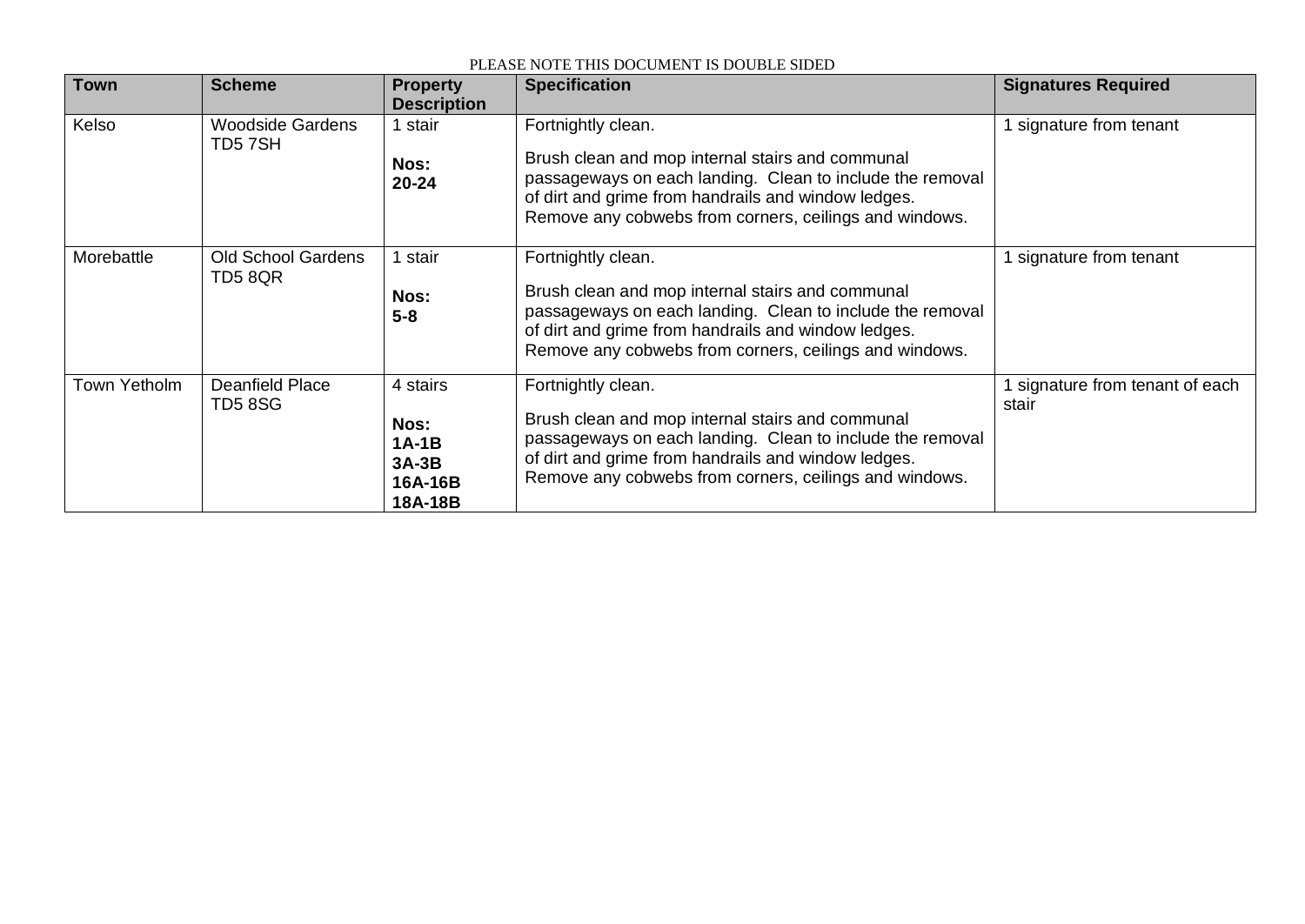| <b>Town</b>               | Location                                | <b>Property</b><br><b>Description</b>            | <b>Specification</b>                                                                                                                                                                                                                                 | <b>Signatures Required</b>               |  |
|---------------------------|-----------------------------------------|--------------------------------------------------|------------------------------------------------------------------------------------------------------------------------------------------------------------------------------------------------------------------------------------------------------|------------------------------------------|--|
| <b>TWEEDDALE CONTRACT</b> |                                         |                                                  |                                                                                                                                                                                                                                                      |                                          |  |
| Innerleithen              | Aitken Bank<br><b>EH44 6QD</b>          | 3 stairs<br>Nos:<br>$1 - 4$<br>$5-8$<br>$9 - 12$ | Fortnightly clean.<br>Vacuum clean stair and landing carpets, cleaning off any<br>marks as required. Clean to include the removal of dirt and<br>grime from handrails and window ledges. Remove any<br>cobwebs from corners, ceilings and windows.   | 1 signature from tenant of each<br>stair |  |
| Innerleithen              | <b>Bridgend</b><br><b>EH44 6JG</b>      | 2 stairs<br>Nos:<br>$1 - 7$<br>$8 - 11$          | Fortnightly clean.<br>Brush clean and mop internal stairs and communal<br>passageways on each landing. Clean to include the removal<br>of dirt and grime from handrails and window ledges. Remove<br>any cobwebs from corners, ceilings and windows. | 1 signature from tenant of each<br>stair |  |
| Innerleithen              | <b>Craig Terrace</b><br><b>EH44 6LU</b> | 1 stair<br>Nos:<br>$10 - 16$                     | Fortnightly clean.<br>Brush clean and mop internal stairs and communal<br>passageways on each landing. Clean to include the removal<br>of dirt and grime from handrails and window ledges. Remove<br>any cobwebs from corners, ceilings and windows. | 1 signature from tenant                  |  |
| Innerleithen              | <b>High Street</b><br><b>EH44 6HF</b>   | 1 stair<br>Nos:<br>41, 41A & 43                  | Fortnightly clean.<br>Brush clean and mop internal stairs and communal<br>passageways on each landing. Clean to include the removal<br>of dirt and grime from handrails and window ledges. Remove<br>any cobwebs from corners, ceilings and windows. | 1 signature from tenant                  |  |
| Innerleithen              | James Hogg Court<br><b>EH44 6RN</b>     | 3 stairs<br>Nos:<br>$1-9$<br>$10 - 15$<br>16-24  | Fortnightly clean.<br>Vacuum clean stair and landing carpets, cleaning off any<br>marks as required. Clean to include the removal of dirt and<br>grime from handrails and window ledges. Remove any<br>cobwebs from corners, ceilings and windows.   | 1 signature from tenant of stair.        |  |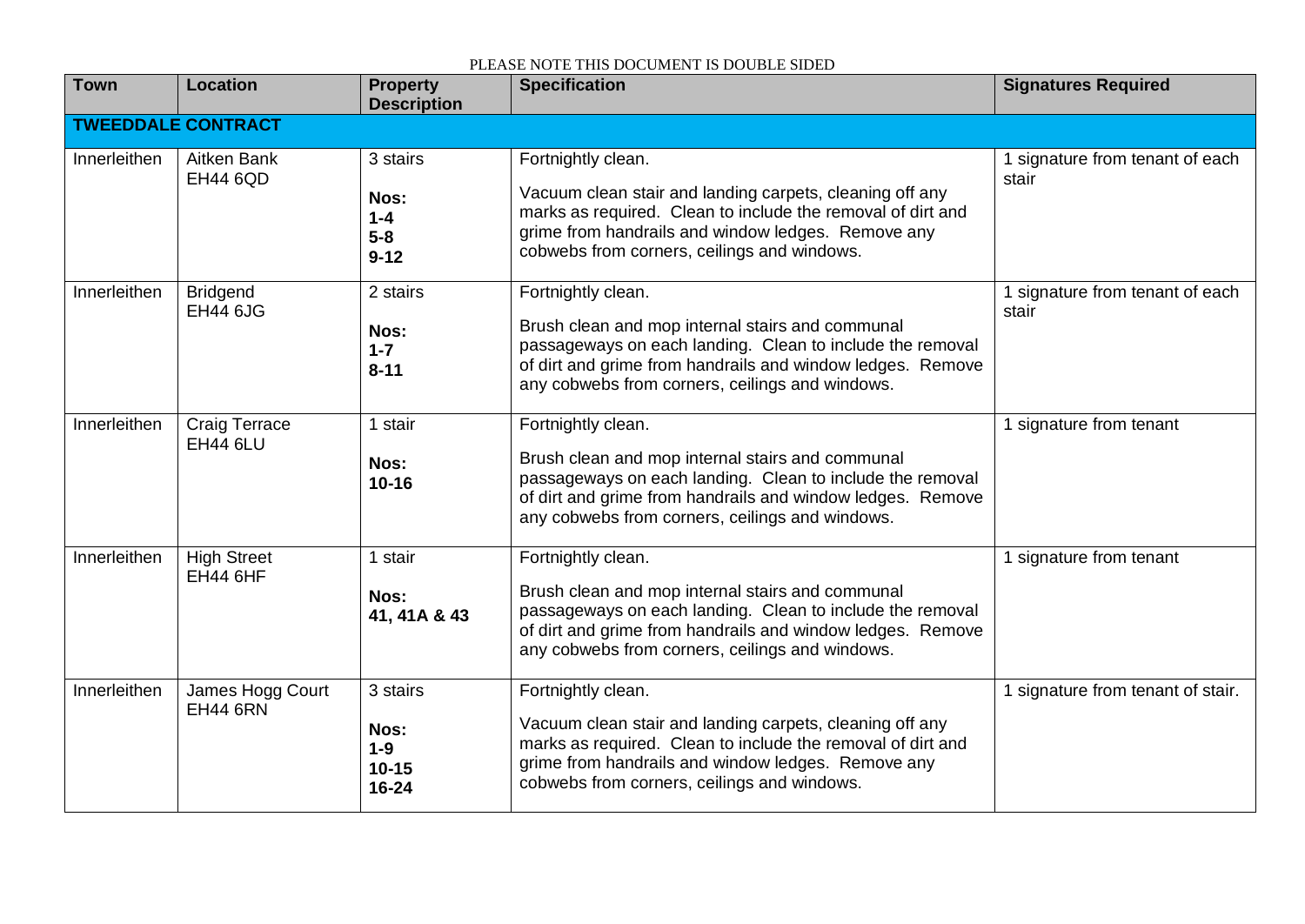| <b>Town</b> | <b>Location</b>                            | <b>Property</b><br><b>Description</b>                     | <b>Specification</b>                                                                                                                                                                                                                                    | <b>Signatures Required</b>                       |
|-------------|--------------------------------------------|-----------------------------------------------------------|---------------------------------------------------------------------------------------------------------------------------------------------------------------------------------------------------------------------------------------------------------|--------------------------------------------------|
| Peebles     | <b>Bridgegate Court</b><br><b>EH45 8RW</b> | 2 stairs<br>Nos:<br>1-6, 14 & 15<br>$7 - 12$              | Fortnightly clean.<br>Brush clean and mop internal stairs and communal<br>passageways on each landing. Clean to include the<br>removal of dirt and grime from handrails and window<br>ledges. Remove any cobwebs from corners, ceilings and<br>windows. | 2 signatures from sharing owner<br>of each stair |
| Peebles     | <b>Crookston Court</b><br><b>EH45 9BL</b>  | 1 stair<br>Nos:<br>2, 3, 6 & 7                            | Fortnightly clean.<br>Brush clean and mop internal stairs and communal<br>passageways on each landing. Clean to include the<br>removal of dirt and grime from handrails and window<br>ledges. Remove any cobwebs from corners, ceilings and<br>windows. | signature from tenant                            |
| Peebles     | Dovecot Road<br><b>EH45 8FG</b>            | 2 stairs (12 flats)<br>Nos:<br>24-29<br>30-35             | Fortnightly clean.<br>Brush clean and mop internal stairs and communal<br>passageways on each landing. Clean to include the<br>removal of dirt and grime from handrails and window<br>ledges. Remove any cobwebs from corners, ceilings and<br>windows. | 1 signature from tenant of each<br>stair         |
| Peebles     | George Street<br><b>EH45 8DL</b>           | 2 stairs (10 flats)<br>Nos:<br>39-49 (odd)<br>51-57 (odd) | Fortnightly clean.<br>Brush clean and mop internal stairs and communal<br>passageways on each landing. Clean to include the<br>removal of dirt and grime from handrails and window<br>ledges. Remove any cobwebs from corners, ceilings and<br>windows. | 1 signature from tenant of each<br>stair         |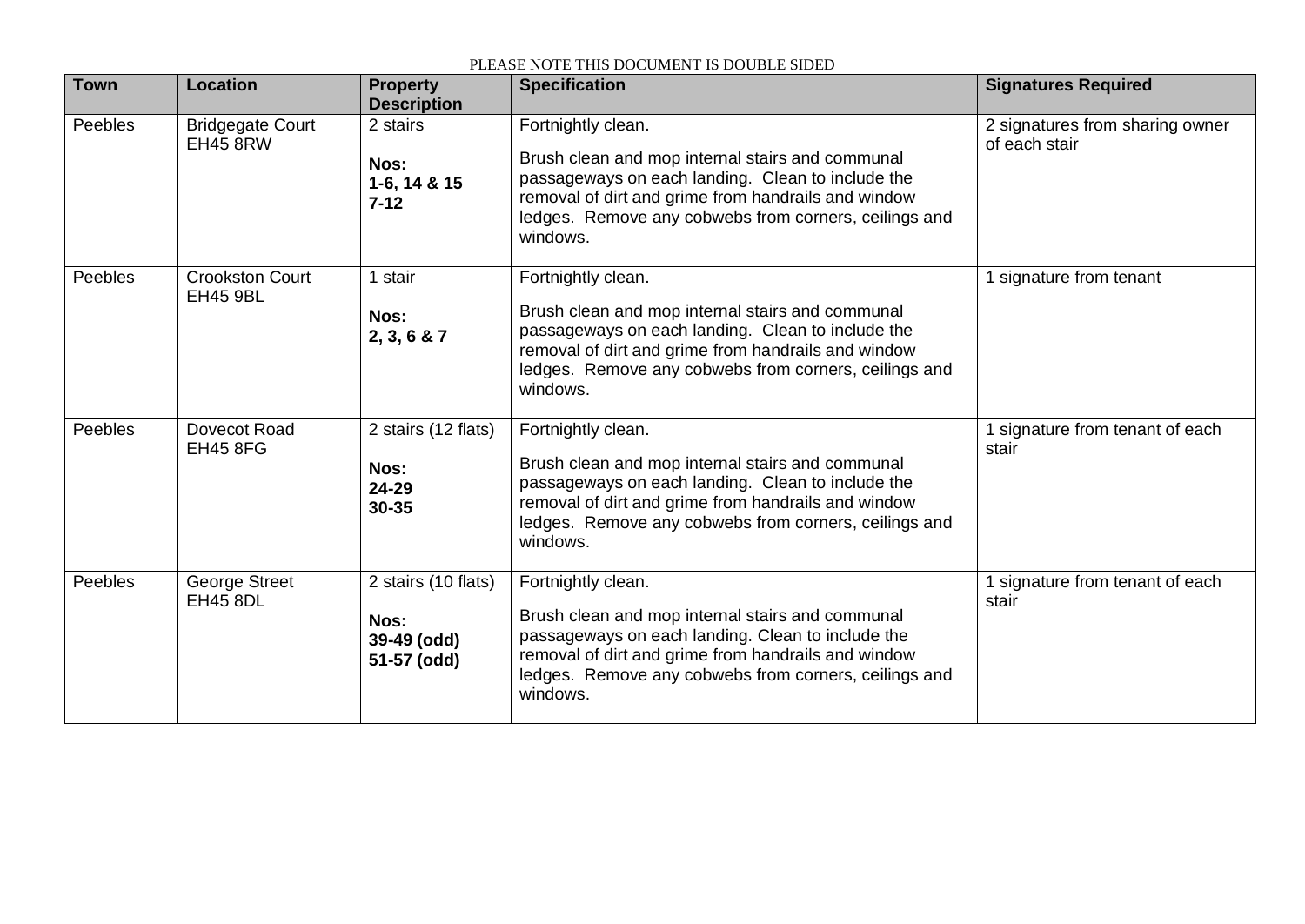| <b>Town</b>        | <b>Location</b>                                | <b>Property</b><br><b>Description</b>                                                                                                 | <b>Specification</b>                                                                                                                                                                                                                                    | <b>Signatures Required</b>             |
|--------------------|------------------------------------------------|---------------------------------------------------------------------------------------------------------------------------------------|---------------------------------------------------------------------------------------------------------------------------------------------------------------------------------------------------------------------------------------------------------|----------------------------------------|
| Peebles            | <b>Kingsland Square</b><br><b>EH45 8EZ</b>     | 10 stairs<br>Nos:<br>$1/2$ & $2/2$<br>4 & 6<br>11 & 13<br>15 & 17<br>19 & 21<br>23 & 25<br>27 & 29<br>$30 - 33$<br>47 & 49<br>51 & 53 | Fortnightly clean.<br>Brush clean and mop internal stairs and communal<br>passageways on each landing.<br>Clean to include the removal of dirt and grime from handrails<br>and window ledges.<br>Remove any cobwebs from corners, ceilings and windows. | 1 signature from tenant of 5<br>stair. |
| Peebles            | <b>Provost Walker Court</b><br><b>EH45 8SG</b> | 9 stairs<br>Nos:<br>$1-6$<br>$7-9$<br>$10 - 13$<br>$14 - 17$<br>$18-26-5$ stairs                                                      | Fortnightly clean.<br>Vacuum clean stair and landing carpets, cleaning off any<br>marks as required. Clean to include the removal of dirt and<br>grime from handrails and window ledges. Remove any<br>cobwebs from corners, ceilings and windows.      | 1 signature from tenant of 5<br>stairs |
| Peebles            | St Michael's Bank<br><b>EH45 8SR</b>           | 6 stairs<br>Nos:<br>$1-6$<br>$7 - 12$<br>$13 - 18$<br>19-23<br>24-29<br>30-36                                                         | Fortnightly clean.<br>Brush clean and mop internal stairs and communal<br>passageways on each landing. Clean to include the removal<br>of dirt and grime from handrails and window ledges. Remove<br>any cobwebs from corners, ceilings and windows.    | 1 signature from tenant of 3<br>stairs |
| <b>West Linton</b> | Jean Fleming House<br><b>EH46 7EH</b>          | 1 stair<br>Nos:<br>$1-6$                                                                                                              | Fortnightly clean.<br>Brush clean and mop internal stairs and communal<br>passageways on each landing. Clean to include the removal<br>of dirt and grime from handrails and window ledges. Remove<br>any cobwebs from corners, ceilings and windows.    | 1 signature from tenant                |